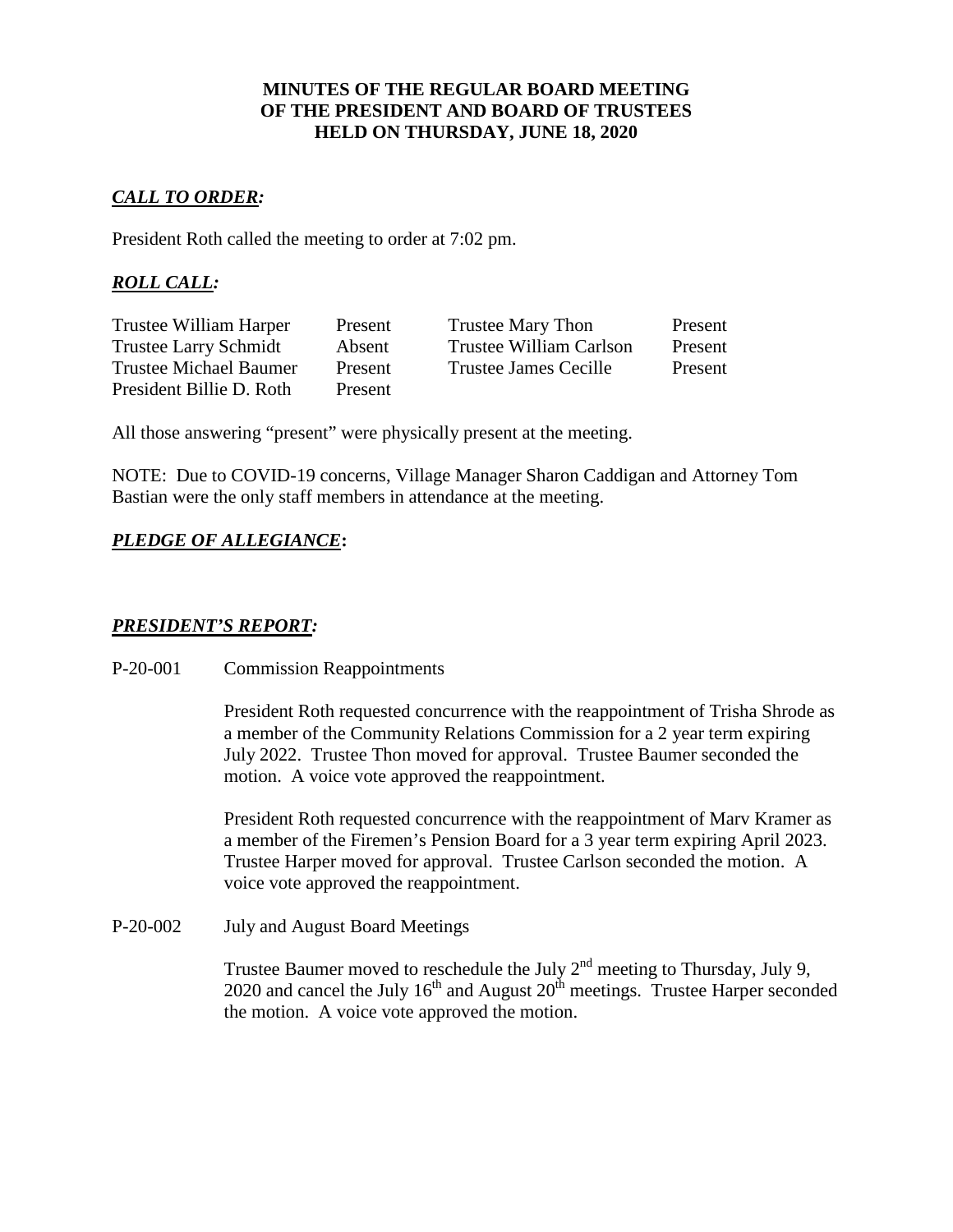# *VILLAGE MANAGER'S REPORT:*

Village Manager Sharon Caddigan stated the COVID-19 infection rates have been dropping and it looks promising that the entire state will enter Phase 4 on June  $26<sup>th</sup>$ . This will allow gatherings of up to 50 persons with proper face coverings and social distancing. Additional guidelines will be coming from the state.

Ms. Caddigan mentioned an uptick of fireworks complaints. The Police Department is planning a more pro-active plan, especially for repeat offenders.

A mid-year Goals and Objective was provided and staff has been working on many of the projects doing the "behind-the-scenes" work. An initial meeting was held with the potential consultants for the Route 59 bridge project. The Fire Department construction and Public Works addition and renovations are progressing on schedule. The Board watched a short time-lapse video of the work at the Fire Station site.

Trustee Cecille asked about the plans for Community Events signage. Trustee Harper asked about the Federal funding and how it will be distributed to local governments.

# *APPROVAL OF AGENDA:*

Request the Board approve the June 18, 2020 Agenda as presented. Trustee Cecille moved for approval. Trustee Carlson seconded the motion. A voice vote approved the Agenda as presented.

# *APPROVAL OF THE MINUTES:*

Request the Board approve the Minutes of the Regular Board Meeting of June 4, 2020 as presented. Trustee Cecille moved for approval. Trustee Carlson seconded the motion. A voice vote approved the Minutes as presented.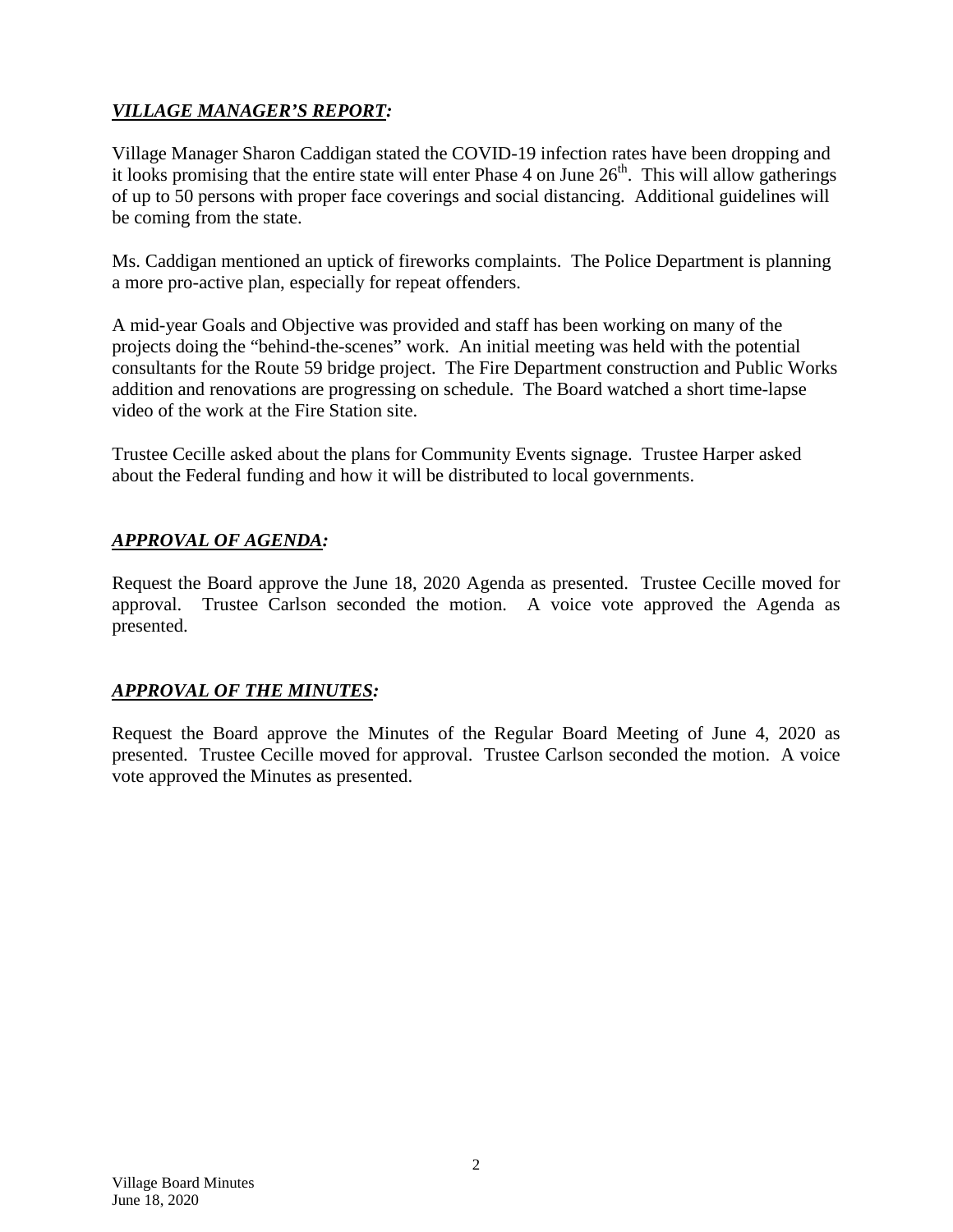# *LEGISLATIVE – Trustee Cecille/Trustee Thon*

#### A-20-059 Ordinance – Personnel Policy – Anti-Discrimination/Anti-Harassment Policy

Request the Board approve an Ordinance entitled "AN ORDINANCE AMENDING SECTION 6.2 OF THE VILLAGE OF STREAMWOOD PERSONNEL POLICY MANUAL REGARDING A POLICY PROHIBITING DISCRIMINATION AND HARASSMENT." This Ordinance amends the Village Code providing specific antidiscrimination and anti-harassment policies per state mandate.

Trustee Cecille presented the Ordinance for second reading and moved for approval. Trustee Carlson seconded the motion. ROLL CALL:

| <b>Trustee Harper</b>  | Aye    | Trustee Thon           | Aye |
|------------------------|--------|------------------------|-----|
| <b>Trustee Schmidt</b> | Absent | <b>Trustee Carlson</b> | Aye |
| Trustee Baumer         | Ave    | <b>Trustee Cecille</b> | Aye |
| Motion carried.        |        | ORDINANCE 2020-19      |     |

#### *FINANCE - Trustee Schmidt/Trustee Baumer*

#### A-20-061 Motion – Approval of Semi-Monthly Expenditures

Request the Board approve the semi-monthly expenditures in the amount of \$1,505,076.34 which represents the total of the schedule of bills dated June 18, 2020.

| General Fund                         | \$402,117.97   |
|--------------------------------------|----------------|
| <b>Wetland Special Service Areas</b> | 4,230.00       |
| Capital Replacement Fund             | 442,338.62     |
| <b>Street Improvement Fund</b>       | 82,939.18      |
| <b>Equipment Replacement Fund</b>    | 234.90         |
| <b>Facilities Replacement Fund</b>   | 1,940.00       |
| Water and Sewer Fund                 | 562,862.92     |
| Golf Fund                            | 8,412.75       |
| Total                                | \$1,505,076.34 |

Trustee Baumer moved for approval of the semi-monthly expenditures as presented. Trustee Harper seconded the motion. ROLL CALL:

| Trustee Thon           | Aye | <b>Trustee Schmidt</b> | Absent |
|------------------------|-----|------------------------|--------|
| <b>Trustee Carlson</b> | Aye | Trustee Baumer         | Aye    |
| <b>Trustee Cecille</b> | Aye | <b>Trustee Harper</b>  | Aye    |

Motion carried.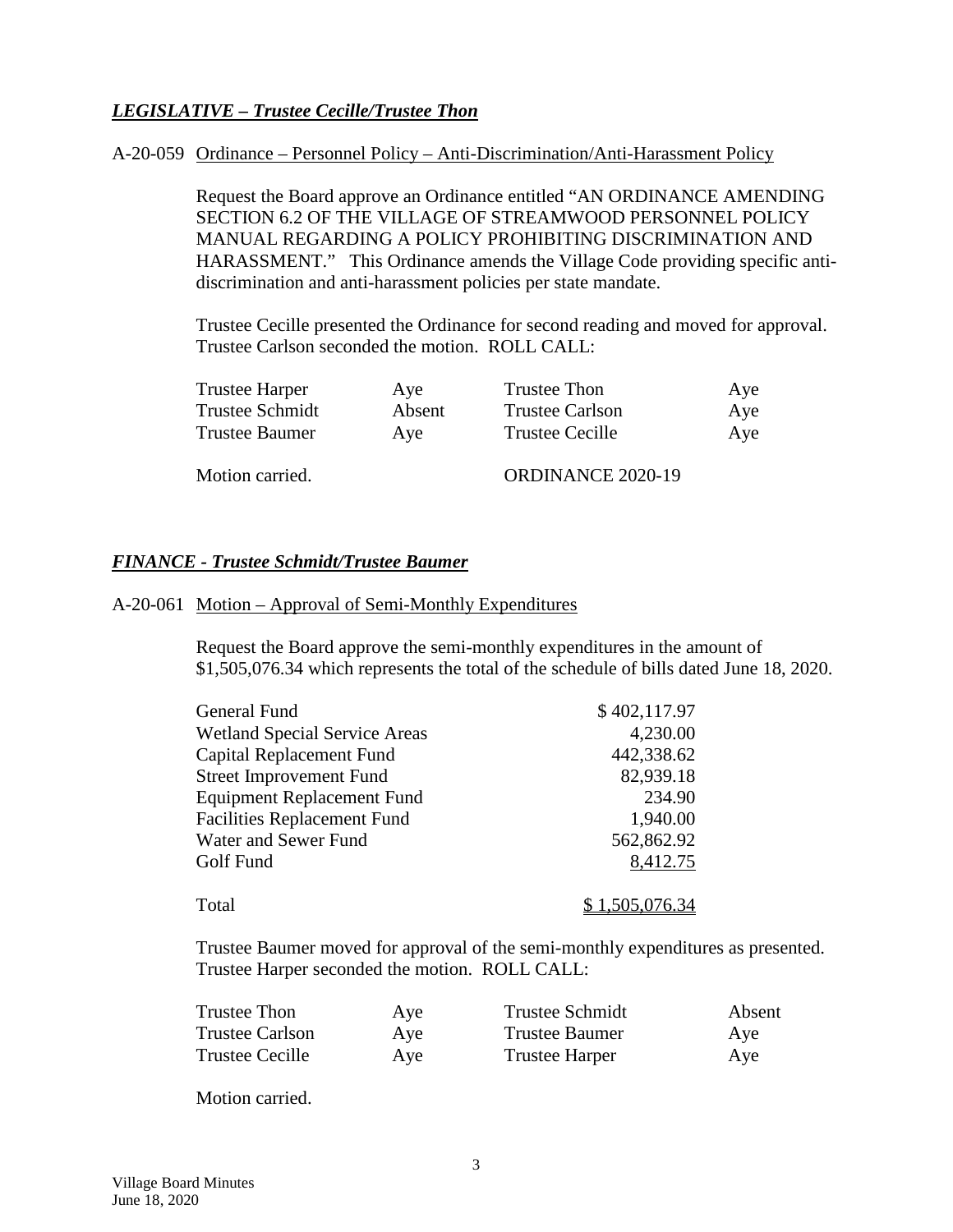### A-20-062 Resolution – Approval of 2019 Audit

Request the Board approve a Resolution entitled "A RESOLUTION ACCEPTING THE 2019 COMPREHENSIVE ANNUAL FINANCIAL REPORT, REQUIRED COMMUNICATION LETTER AND TIF COMPLIANCE REPORT PREPARED BY LAUTERBACH & AMEN, LLP, CERTIFIED PUBLIC ACCOUNTANTS." This Resolution accepts the 2019 Comprehensive Annual Financial Report (CAFR), required Communication Letter and TIF Compliance Report prepared by Lauterbach & Amen, LLP, the Village's auditors.

Trustee Baumer presented the Resolution and moved for approval. Trustee Thon seconded the motion. Village Manager Sharon Caddigan stated this is a "clean" audit and no issues were raised by the auditors. Because there were no issues, no management letter was issued. All funds were found to be in compliance. ROLL CALL:

| <b>Trustee Carlson</b> | Aye | <b>Trustee Baumer</b>     | Ave    |
|------------------------|-----|---------------------------|--------|
| Trustee Cecille        | Aye | <b>Trustee Harper</b>     | Aye    |
| Trustee Thon           | Aye | <b>Trustee Schmidt</b>    | Absent |
| Motion carried.        |     | <b>RESOLUTION 2020-24</b> |        |

### *PUBLIC SAFETY - Trustee Harper/Trustee Carlson*

#### I-20-063 Information Item – Recent Demonstrations

The horrific killing of George Floyd over the Memorial Day weekend sparked demonstrations across the country. People understandably upset by the callous disregard of life by those entrusted to protect it, took to the streets. Demonstrations were also held here in Streamwood. Working together – the Village, Park District and organizers – we kept our community and one another safe. Events on both Saturday and Sunday drew fairly large crowds. Sunday's event ended with a march from Hoosier Grove Park, down Irving Park Road, to the Police Department and back. The enthusiasm and respect of the marchers was impressive. They chanted and encouraged support from passing motorists. But, at each intersection, as our officers held traffic at bay, demonstrators thanked officers for their help. When the event concluded, organizers came over to thank police and fire personnel for helping to keep everyone safe, and letting their voices be heard. It was an awesome show of community; and a testament to how we service our community with respect and compassion. All were able to peacefully assemble; and, we hope, know that their community was listening.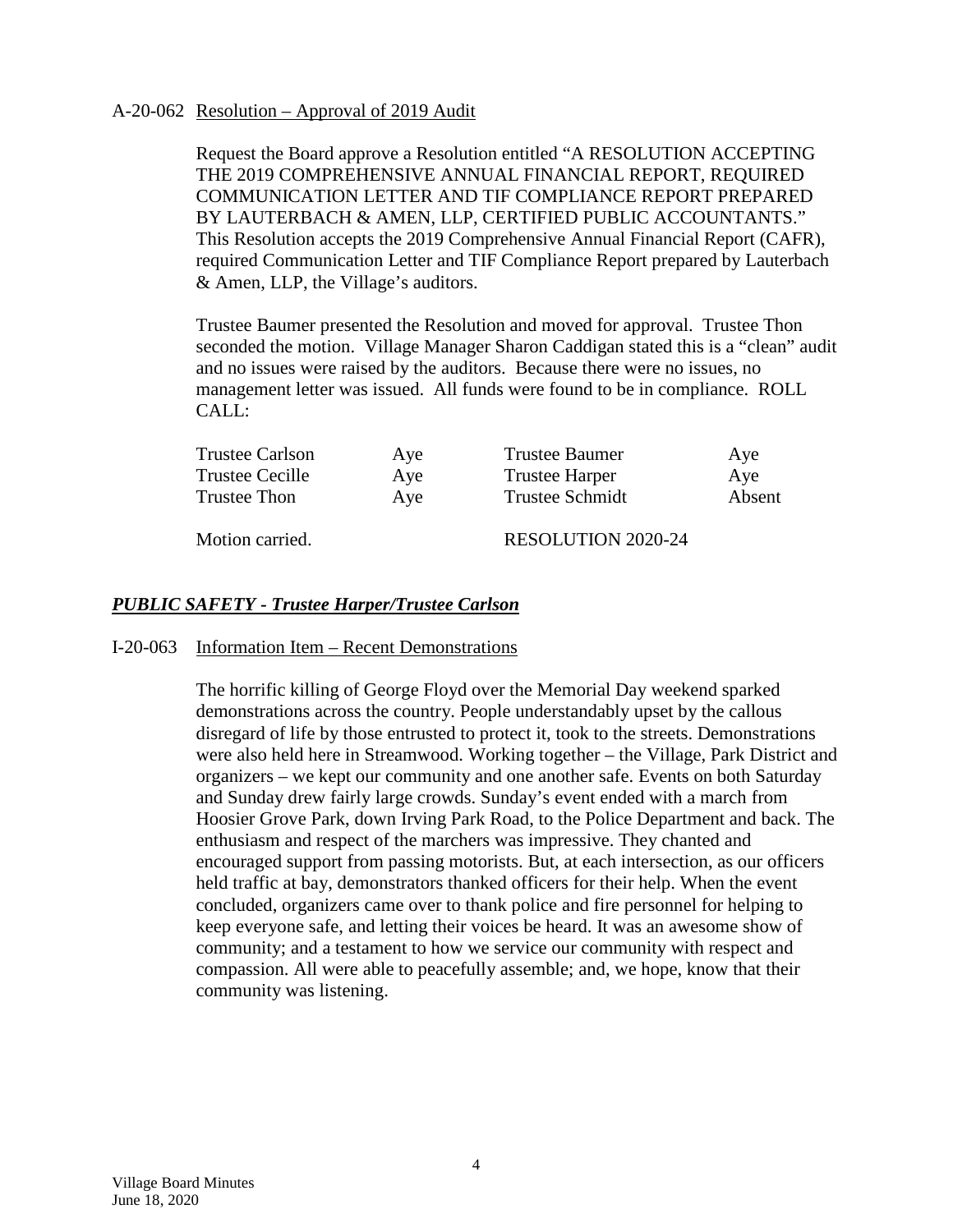# *PUBLIC WORKS - Trustee Baumer/Trustee Schmidt*

### A-20-064 Ordinance – Approval of Disposal of Surplus Equipment

Request the Board approve an Ordinance entitled "AN ORDINANCE AUTHORIZING THE SALE BY PUBLIC AUCTION, PRIVATE SALE, OR TRANSFER OF SURPLUS PERSONAL PROPERTY OWNED BY THE VILLAGE OF STREAMWOOD." This Ordinance approves declaring various items surplus and authorizing the disposal of these items by private sale, auction, trade-in, donation, or to otherwise discard them at the least cost to the Village.

Trustee Baumer presented the Ordinance for first reading and posting.

Village Manager Sharon Caddigan stated the staff routinely reviews the useful life of vehicles and equipment and recommends disposal of items no longer meeting the Village's needs. This list has several vehicles and a number of computers that were recently replaced in the police vehicles.

## *COMMUNITY DEVELOPMENT – Trustee Carlson/Trustee Harper*

### I-20-065 Information Item – Business Opportunities in Phase 3

The Restore Illinois Plan has allowed businesses to open after three months of closure due to the COVID-19 pandemic. The plan provides for businesses to slowly recover, while still maintaining the goal of reducing the spread of this deadly virus. One aspect of the plan was the opportunity for local restaurants to offer outside dining under strict social distancing standards. Four of our community businesses have taken advantage of this option: The Chicago Loop, Egg Basket, Fiesta del Mar, and My Cocina. All of the businesses appreciated this opportunity to get back to seeing their customers. The outdoor dining seems to be a hit, and we have received no complaints from adjacent residents.

## *COMMUNITY AFFAIRS - Trustee Thon/Trustee Cecille*

#### P-20-003 Proclamation – Park and Recreation Month

This Proclamation designates July as Park and Recreation month in Streamwood.